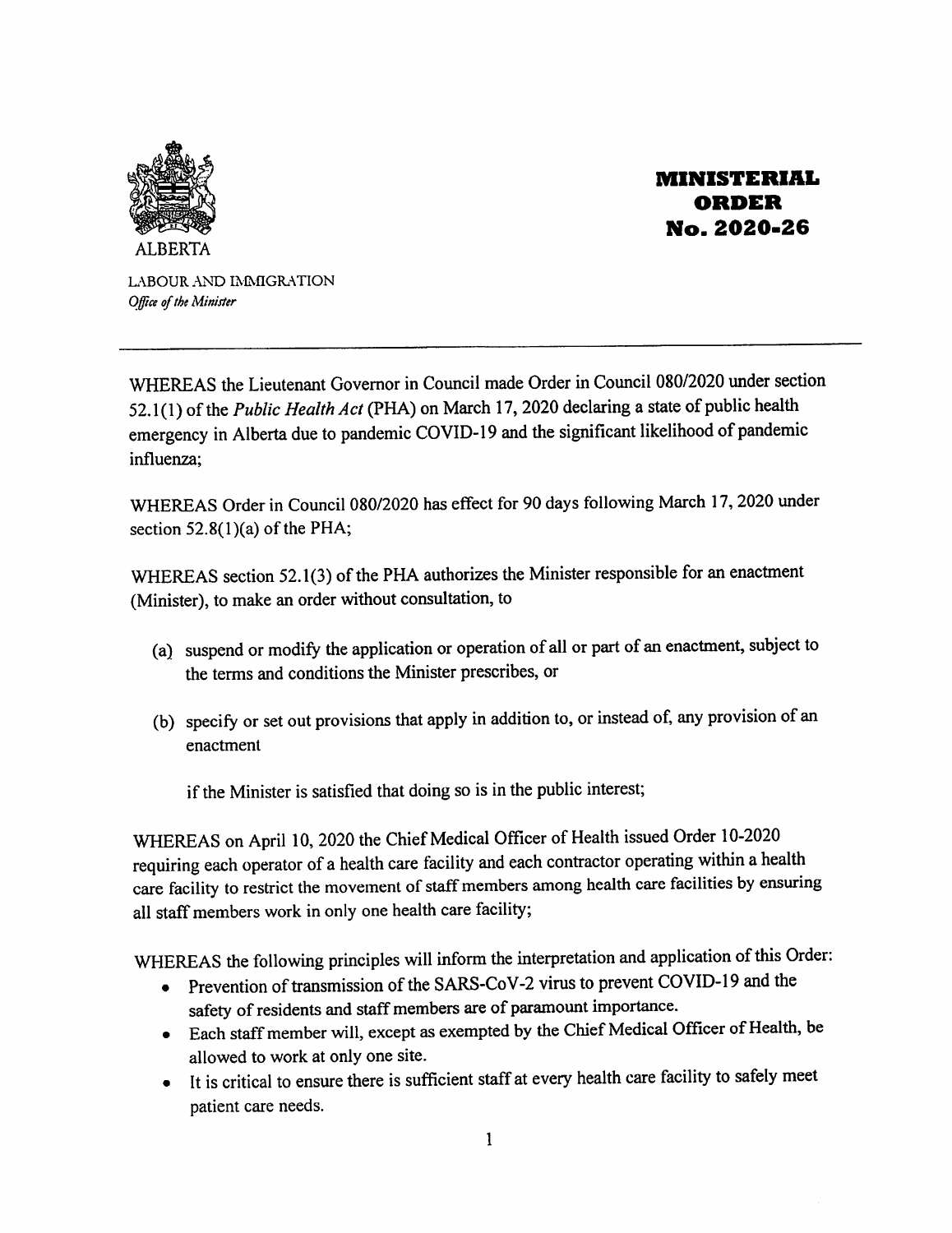- The goal is to maintain at least the current maximum hours in the health care system. All staff members will be encouraged to maximize their hours regardless of status.
- All reasonable efforts will be made to keep staff members whole and avoid any financial loss to due to the requirement to work at only one health care facility.
- In order to maintain site-specific knowledge and ensure continuity of care, as many staff members as possible will remain at sites where they hold a regular position.
- No staff member shall be subjected to any adverse treatment as a result of expressing preference to work at another facility.
- Staffing decisions will be supported by ongoing dialogue and problem solving among health care providers, bargaining agents (at unionized health care facilities) and staff members.

WHEREAS I am satisfied that it is in the public interest to make an order in respect of the Labour Relations Code (LRC) and the Employment Standards Code (ESC), because the LRC and ESC may impede compliance with orders issued by the Chief Medical Officer of Health to combat the spread of COVID-19;

NOW THEREFORE, I, Jason Copping, Minister of Labour and Immigration responsible for the Labour Relations Code and the Employment Standards Code, pursuant to section 52.1(2) of the Public Health Act, do hereby order that:

- (1) This order applies with respect to:
	- (a) Employers in their capacity as health care facilities and contractors ("employers") and
	- (b) Employees in their capacity as staff members ("employees").

 $(2)$  For the purposes of  $(1)$ ,

- (a) "health care facility" is defined as:
	- i. an auxiliary hospital under the Hospitals Act;
	- ii. a nursing home under the Nursing Homes Act; and
	- iii. a designated supportive living accommodation under the Supportive Living Accommodation Licensing Act.
- (b) "contractor" is defined as an individual who, or corporation that, under a contract or a sub-contract with the operator of a health care facility, provides or arranges for the provision of health care services or support services within the health care facility.
- (c) "staff member" is defined as any individual who is employed by, or provides services under a contract with, the operator of a health care facility or a contractor of the operator.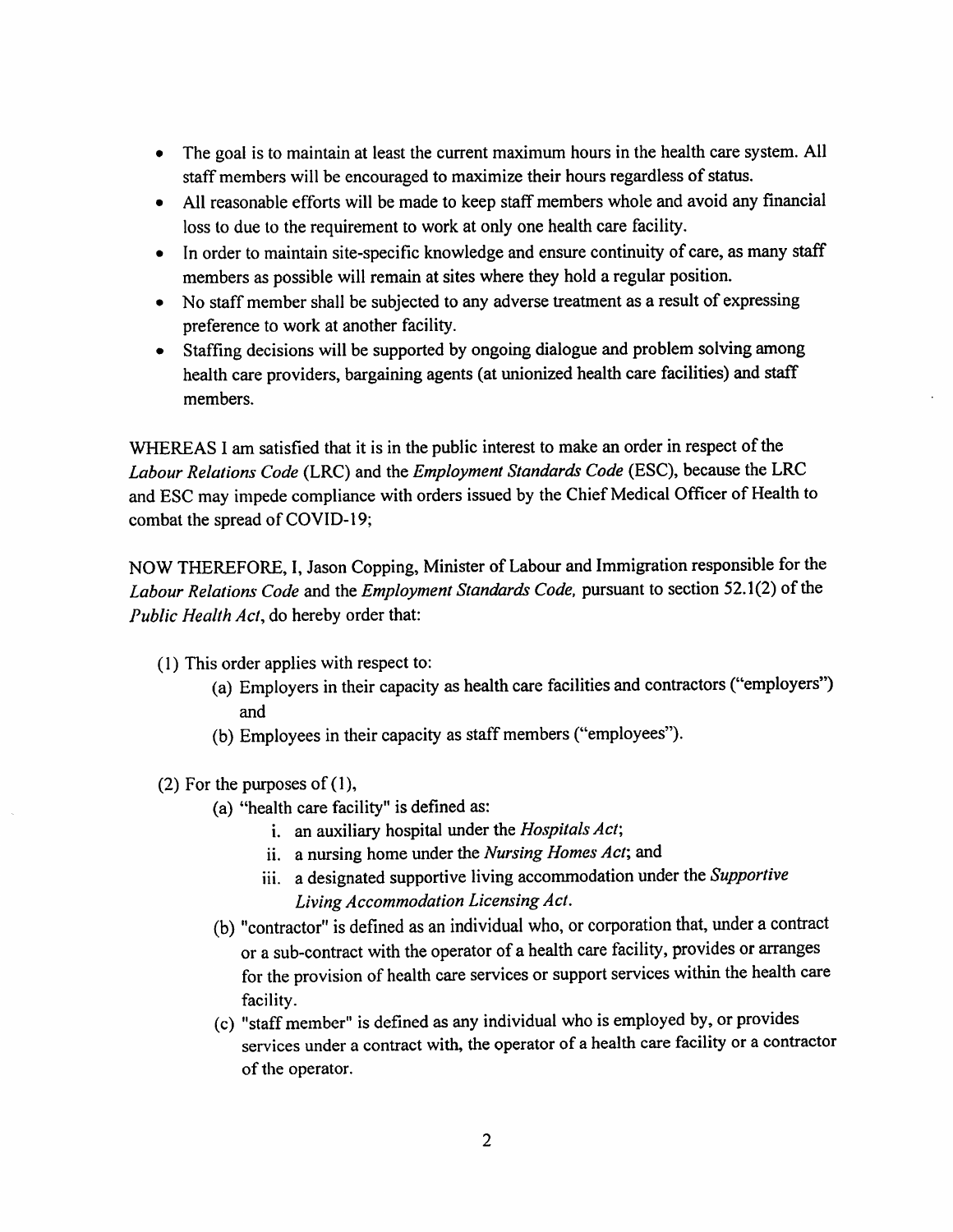- (3) The following provisions apply in addition to and notwithstanding any provision of the ESC and LRC:
	- (a) Notwithstanding any agreement, including a collective agreement, for the purposes of complying with CMOH Order 10,

## **Selection Process**

- (i) For the duration of this Order, where reasonably practicable:
	- A. All employees who only work at one health care facility will remain at that health care facility.
	- B. Regular full-time employees who work as regular part-time employees or as casuals at more than one health care facility will work at the health care facility where they are regular full-time.
	- C. Regular part-time employees who work at more than one health care facility as a casual will work at the health care facility where they have regular status.
	- D. Regular part-time employees who work at more than one health care facility as regular part-time employees will select which health care facility they wish to work at.
	- E. Casual employees who work as casual employees at more than one health care facility will select which health care facility they wish to work at.

### **Leave of Absence**

(ii) An employer for which the employee will no longer be providing services must

- A. place the employee on an unpaid leave of absence.
- B. issue the employee a Record of Employment,
- C. maintain the employee's group and pension benefits if any, pursuant to the terms of the governing collective agreement, if any, and subject to the terms and conditions of the employee's group benefits or pension plan, if any, and
- D. allow the employee to return to work to the same position or positions previously held within a reasonable period of time after CMOH Order 10 is no longer in effect.

# Scheduling

(iii) If a regular full-time or part-time employee's average bi-weekly hours worked at more than one health care facility between January 1, 2020 and March 31, 2020 ("combined hours") are reduced as a result of working at only one health care facility ("affected employees") and the affected employee wishes to work additional hours at the health care facility at which they continue to work, the employer shall, so far as is reasonably possible, increase the affected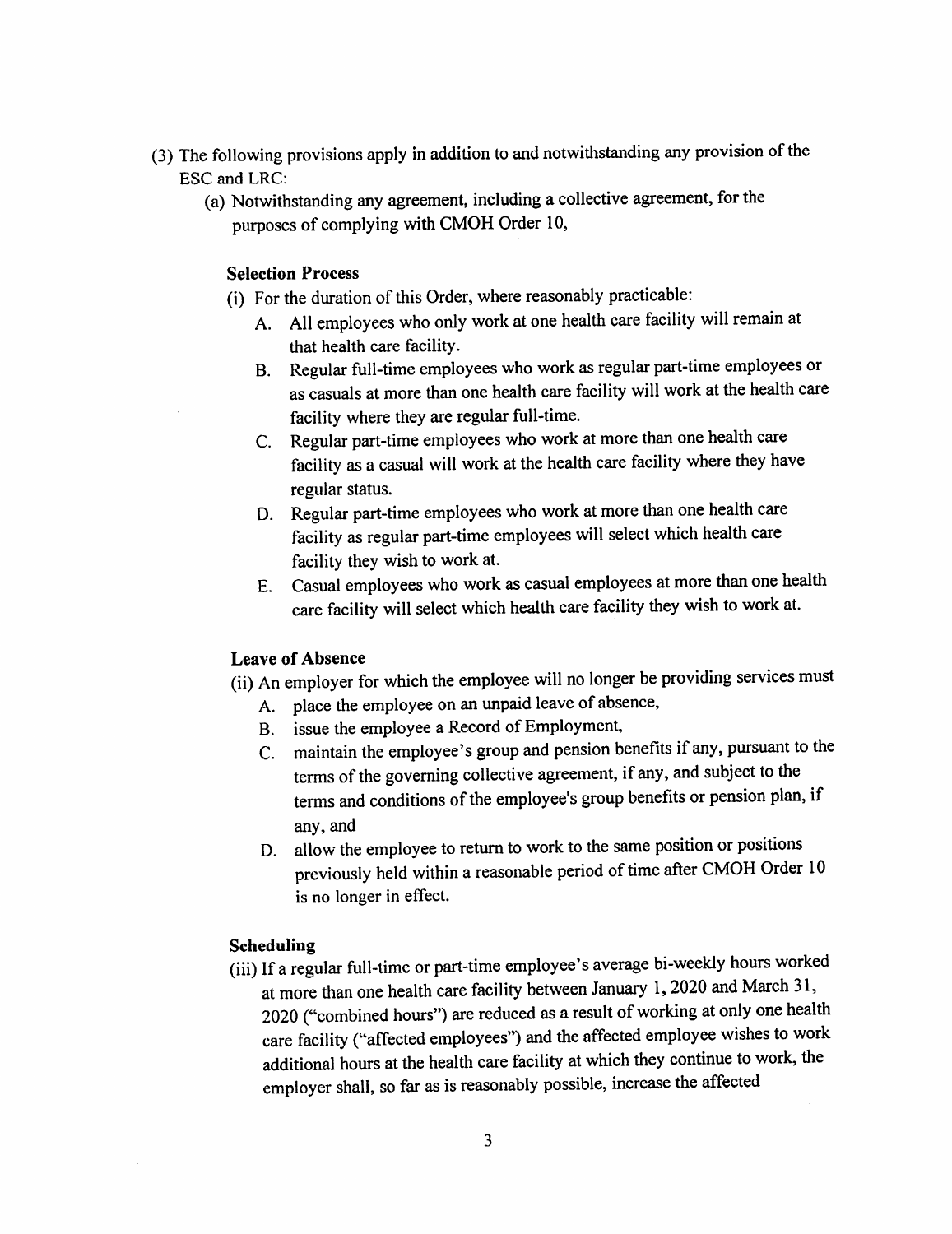employee's regularly scheduled hours of work to equal their combined hours to a maximum of a full-time-equivalent position.

- (iv) If the affected employee's combined hours exceed the hours of a full-time equivalent position, the employer at the health care facility at which the employee will continue to work shall provide the affected employee the opportunity to work additional hours as overtime, if available, on a priority basis to all other employees, volunteers or third party contractors.
- (v) Additional hours of work will be paid for at the affected employee's regular wage rate, unless the additional hours meet the definition of overtime hours in the governing collective agreement, if any, or the ESC, in which case the hours will be paid as overtime hours.
- (vi) Once an affected employee has made up their combined hours in a pay period, the affected employee will no longer be scheduled for additional hours in preference to other employees.
- (vii) If requested, the affected employee shall provide the employer with evidence of their combined hours.
- (viii) Safe patient care may require flexibility in the administration of the scheduling provisions of collective agreements.
- (ix) When necessary to ensure safe resident care, posting provisions in governing collective agreements shall not apply, provided additional hours are offered first to employees in the bargaining unit.

### **Compliance with this Order**

(b) For greater certainty, it is not a contravention of the LRC or ESC or an agreement, including a collective agreement, for an employer or employee or bargaining agent of an employee to comply with this Order.

### **Dispute Resolution**

- (c) Employers, employees and bargaining agents of employees should engage in ongoing dialogue regarding the implementation of this Order and should make their best efforts to resolve any differences. Any dispute about the interpretation and/or application of the terms of this Order that cannot be resolved will be addressed before the Labour Relations Board in an expedited process determined by the Board.
- (d) The Board has all necessary jurisdiction and power, including without limitation all the powers in section 12 of the LRC, to perform the duties required to resolve any disputes that arise regarding the implementation of this Order.
- (e) Notwithstanding subsection 9(6) of the LRC, the Chair or a vice chair may sit alone to hear and decide any disputes regarding the implementation of this Order.